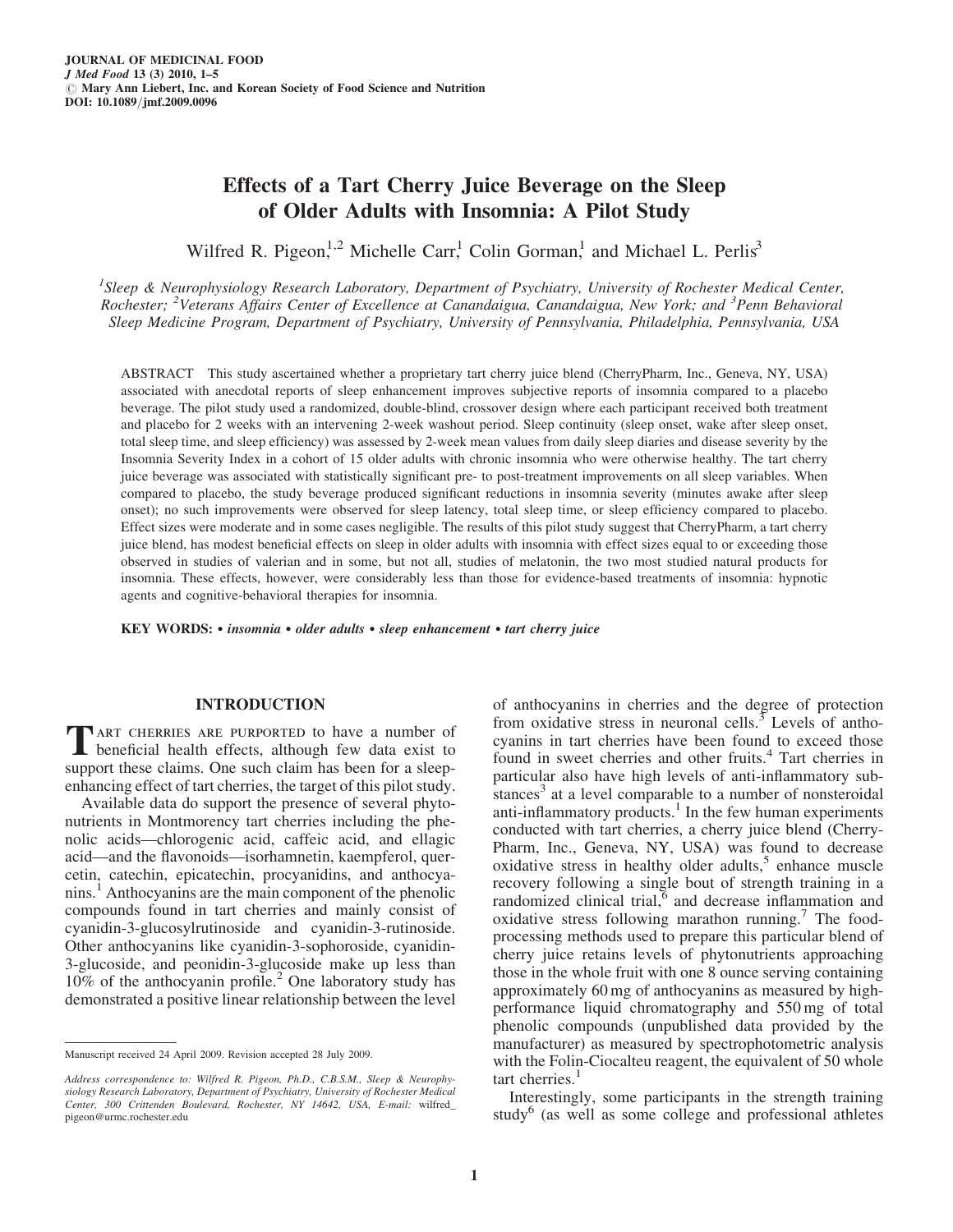evaluating this tart cherry beverage as a sports recovery drink) made anecdotal reports attributing sleep improvements to the use of the beverage. No systematic studies have been published that test these or other claims with respect to tart cherries and sleep. One putative sleep-promoting pathway for tart cherries is their relatively high content of melatonin,<sup>8</sup> a substance with sleep-regulating properties. Another potential pathway is via anti-inflammatory agents in that a number of inflammatory cytokines are intricately related to the modulation of sleep.

Given these anecdotal reports and a plausible mechanism of action, we designed a pilot study to test the efficacy of a tart cherry juice (TCJ) beverage against placebo in older adults with insomnia. The choice of an elderly cohort was based on the high prevalence rates of insomnia among the elderly<sup>10</sup> and the potential benefit of a nonmedication treatment for insomnia for this population, which has a high medication burden. The primary aim was to assess whether there were group differences on prospective self-reports of sleep as assessed by daily sleep diaries and by a retrospective assessment of insomnia severity, while secondary aims were focused on retrospective reports of mood and fatigue.

## MATERIALS AND METHODS

# Participants

Forty-three potential participants who responded to local newspaper advertisements or brochures left in local physician offices, health centers, and senior centers were screened by telephone for preliminary eligibility. Nineteen participants  $\geq 65$  years of age who complained of insomnia but

were otherwise healthy, active, and medically stable and taking no hypnotic or sedating medications were scheduled for an intake visit. This consisted of the informed consent process, a physical examination, a 12-lead electrocardiogram, clinical laboratory evaluations, structured diagnostic interviews, and a self-report instrument battery. Inclusionary criteria also included a typical bedtime of between 9:00 p.m. and 12:00 a.m., a sleep problem frequency  $>3$ nights/week with a duration  $\geq 6$  months, meeting research diagnostic criteria for primary insomnia, $11$  an Insomnia Severity Index (ISI)  $\geq$ 10, and a minimum of 30 minutes of either sleep-onset latency (SL) or wake after sleep onset (WASO). Additional exclusionary criteria included any unstable medical or psychiatric illness, a positive screen for substances of abuse, the use of any sedating or hypnotic medications, symptoms suggestive of sleep disorders other than primary insomnia, and any diagnosis of diabetes or elevated glucose levels on baseline clinical chemistries (to exclude patients who may not monitor their sugar intake adequately given the potential addition of a fruit juice to their diet).

The analyzed sample (Fig. 1 shows the participant flow diagram) consisted of 15 participants with a mean (SD) age of 71.6 (5.4) years and a body mass index of 25.8 (4.6)  $kg/m<sup>2</sup>$ , and seven were women. Baseline level of sleep disturbances include group means of approximately 25 minutes SL, 80 minutes WASO, 6.5 hours of total sleep time (TST), 80% sleep efficiency (SE), and an ISI score of 15. These suggest a moderate to severe level of insomnia that is more related to sleep maintenance than to sleep onset problems.



FIG. 1. Participant flow diagram.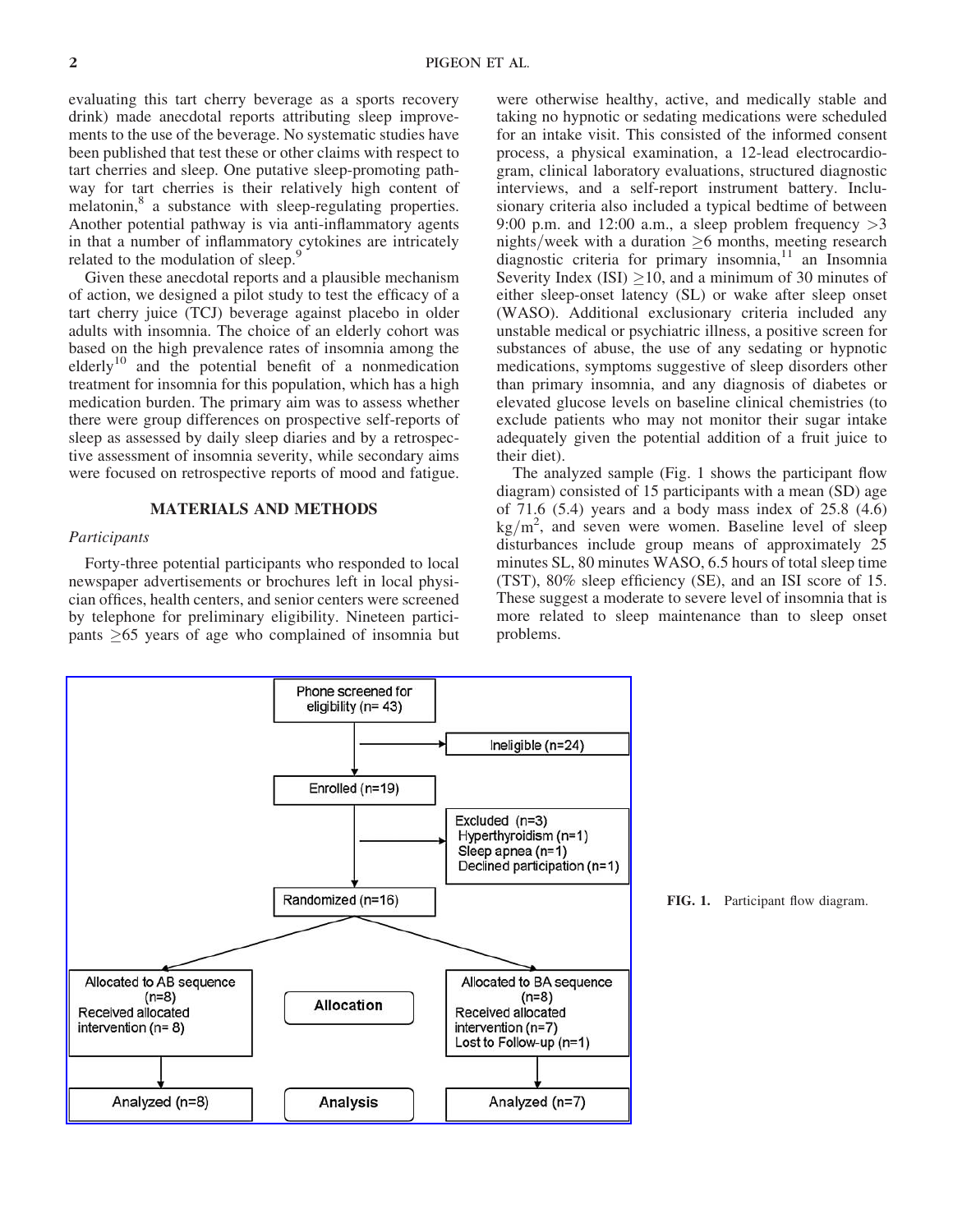# Study design

This was a randomized, placebo-controlled, double-blind, crossover trial conducted at the University of Rochester Medical Center (Rochester, NY, USA) and approved by its Institutional Review Board. Following written informed consent and intake assessment, participants who were not excluded and received written permission to participate from their primary care physician were block randomized (in blocks of two with additional stratification by gender) to an  $AB/BA$  order of beverage. The study consisted of four 2week periods (a total of 8 weeks) following enrollment: (1) baseline, (2) beverage A or B (based on randomization), (3) washout with no study beverages, and (4) beverage B or A. Assessments were made at baseline, following the first beverage period, and following the second beverage period. During each of the 14-day periods on beverage each participant was instructed to drink two 8-ounce servings of the assigned beverage with one serving in the morning between 8 and 10 a.m. and one serving in the evening 1–2 hours before bedtime to avoid excess fluid intake immediately before bed. Participants recorded on the daily sleep diary whether any dose was missed or taken outside of the prescribed dosing times; they also returned both empty and unused containers at the end of each 2-week treatment period, which were counted.

## Study beverages

The treatment juice was a proprietary juice blended from whole Montmorency tart cherries and apple juice processed to shelf stable conditions and provided by the manufacturer CherryPharm, Inc. The placebo was a beverage intended to have similar sugar, acid, and visual properties but without the phytonutrient content found in the TCJ blend treatment juice. The placebo was prepared by mixing unsweetened black cherry Kool-Aid® soft drink mix (Kraft North America, Ryebrook, NY, USA) with water, coloring, a clouding agent, and sucrose to match the color, sugar content, and final soluble solids content by weight of the proprietary whole TCJ. Both the TCJ and the placebo were packed in the same clear, 8 ounce, polyethylene terephthalate containers, labeled with the identical CherryPharm product label, and packaged in cases marked ''A'' or ''B.'' Both investigators and participants were blind to which cases (or which individual containers) contained TCJ or placebo.

# Measures

Instruments administered only at the intake interview included the MINI International Psychiatric Interview, Mini Mental Status Exam, and a structured clinical interview developed and Institution Review Board-approved for this study. Instruments administered at intake as well as at the two post-treatment study visits included the ISI, which is a validated seven-item instrument that assesses difficulty initiating and maintaining sleep, daytime consequences, worry about sleep, and satisfaction with sleep quality,  $^{12}$  a medical history inventory, a medical symptoms checklist, the Multidimensional Fatigue Inventory,<sup>13</sup> the Beck Depression Inventory,<sup>14</sup> and the Beck Anxiety Inventory.<sup>15</sup> In addition, participants maintained daily sleep diaries throughout the study period, which include items from which the sleep continuity variables may be calculated (SL, WASO, TST, and SE).

#### Primary outcome measures and statistical considerations

We hypothesized that participants would report greater improvements over baseline in insomnia severity, as assessed by the ISI, and sleep continuity, as assessed by 2 week mean sleep diary values of SL, WASO, TST, and SE, from drinking the TCJ compared to the placebo. Tests of period and carryover effects for these variables were conducted using analysis of variance tests, and no significant order or period effects were observed in this crossover trial. Accordingly, participants receiving TCJ, regardless of sequence, were combined as a treatment group  $(n = 15)$  and served as their own controls. For each outcome variable, a general linear model for repeated measures was used to test the group (placebo vs. treatment juice) by time (baseline vs. post-treatment) effect. In addition, paired-samples  $t$  tests were conducted to assess within-group effects of TCJ and of placebo separately. Three variables (SL, TST, and the Multidimensional Fatigue Inventory) were not normally distributed; these data were transformed using the square root method to allow the same parametric tests to be applied to all data. Secondary outcomes were not tested for period or carryover effects but were subjected to the same within and between-group comparisons.

There were no missing data for any of the primary or secondary outcome measures because of, in part, all instruments being reviewed for completeness at each study visit. One participant missed the last three bottles while taking TCJ and returned these bottles. We did not adjust the data for this one subject. Significance testing was two-tailed with  $\alpha$  set at 0.05. Although corrections for multiple comparisons are not typically applied to this set of outcome variables in insomnia trials, for readers wishing to compare results adjusted for correlations between these variables, the Bonferroni-adjusted  $\alpha$  is 023. All analyses were conducted with SPSS version 17.0 (SPSS, Inc., Chicago, IL, USA). Effect sizes were calculated with Cohen's  $d$ .<sup>16</sup>

## **RESULTS**

There were no main effects for time or group. Detailed within- and between-group results are presented in Table 1. Within-group, pre–post-treatment changes for TCJ were significant for ISI ( $P < .05$ ), SL ( $P < .05$ ), WASO ( $P < .01$ ), TST ( $P < .01$ ), and SE ( $P < .05$ ) with moderate effect sizes. There was a within-group effect of placebo on TST only  $(P < .05)$ . In the between-group analyses, compared to placebo, TCJ was associated with a significant reduction on the ISI ( $P < .05$ ) and in WASO ( $P < .01$ ), with no such findings for SL, TST, or SE. Effect sizes are moderate. There were no significant improvements on measures of fatigue, depression, or anxiety.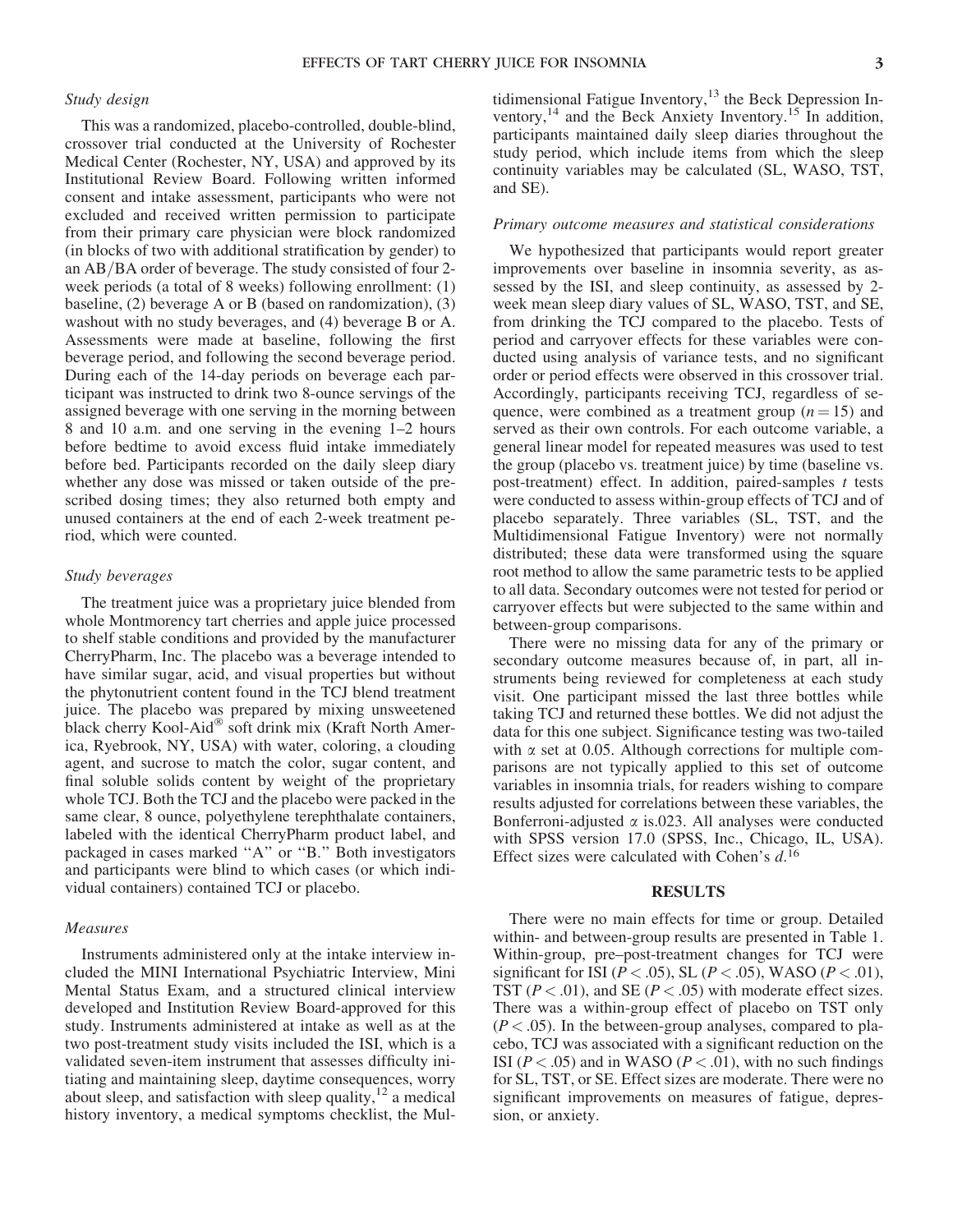#### 4 PIGEON ET AL.

|                              | Mean(SD)          | <i>Effect size</i> $(d)$ |                | $Time \times group$ |              |
|------------------------------|-------------------|--------------------------|----------------|---------------------|--------------|
|                              |                   | Within                   | <b>Between</b> | $\mathbf{F}$        | $\mathbf{P}$ |
| Primary outcome              |                   |                          |                |                     |              |
| <b>ISI</b>                   |                   |                          |                |                     |              |
| <b>Baseline</b>              | 15.5(2.7)         |                          |                |                     |              |
| Placebo                      | 14.9(3.6)         | 0.19                     |                |                     |              |
| Cherry juice                 | $13.2 (2.8)^*$    | 0.86                     | 0.55           | 5.65                | .025         |
| $SL$ (minutes) <sup>a</sup>  |                   |                          |                |                     |              |
| <b>Baseline</b>              | 24.7(15.1)        |                          |                |                     |              |
| Placebo                      | 23.7(14.8)        | 0.07                     |                |                     |              |
| Cherry juice                 | $21.1 (17.1)$ **  | 0.23                     | 0.17           | 1.25                | .274         |
| WASO (minutes)               |                   |                          |                |                     |              |
| <b>Baseline</b>              | 78.9 (32.7)       |                          |                |                     |              |
| Placebo                      | 79.1 (38.6)       | $-0.01$                  |                |                     |              |
| Cherry juice                 | 62.1 $(37.4)$ **  | 0.49                     | 0.46           | 8.56                | .007         |
| $TST$ (minutes) <sup>a</sup> |                   |                          |                |                     |              |
| <b>Baseline</b>              | 388.3 (48.8)      |                          |                |                     |              |
| Placebo                      | 409.2 $(43.9)*$   | 0.47                     |                |                     |              |
| Cherry juice                 | 417.6 $(54.2)$ ** | 0.59                     | 0.18           | 0.47                | .528         |
| <b>SE</b>                    |                   |                          |                |                     |              |
| <b>Baseline</b>              | 79.2 (7.0)        |                          |                |                     |              |
| Placebo                      | 81.4 (8.2)        | 0.30                     |                |                     |              |
| Cherry juice                 | 82.9 $(8.6)$ *    | 0.49                     | 0.18           | 0.88                | .355         |
| Secondary outcomes           |                   |                          |                |                     |              |
| MFI <sup>a</sup>             |                   |                          |                |                     |              |
| <b>Baseline</b>              | 49.1 (12.5)       |                          |                |                     |              |
| Placebo                      | 44.1 (9.4)        | 0.47                     |                |                     |              |
| Cherry juice                 | 46.2(11.5)        | 0.25                     | 0.21           |                     | <b>NS</b>    |
| <b>BDI</b>                   |                   |                          |                |                     |              |
| <b>Baseline</b>              | 8.5(4.3)          |                          |                |                     |              |
| Placebo                      | 6.4(4.3)          | 0.50                     |                |                     |              |
| Cherry juice                 | 7.3(4.0)          | 0.26                     | 0.14           |                     | <b>NS</b>    |
| BAI                          |                   |                          |                |                     |              |
| <b>Baseline</b>              | 6.8(4.4)          |                          |                |                     |              |
| Placebo                      | 5.0(4.3)          | 0.42                     |                |                     |              |
| Cherry juice                 | 5.8(4.0)          | 0.24                     | 0.20           |                     | <b>NS</b>    |

Table 1. Within- and Between-Group Effects of Placebo and Cherry Juice on Sleep and Other Outcomes

d, the measure of effect size (Cohen's d); BDI, Beck Depression Inventory; BAI, Beck Anxiety Inventory; MFI, Multidimensional Fatigue Inventory; NS, not significant.

<sup>a</sup>These raw data were transformed to normalize data for significance testing.

Within-group pre–post-treatment improvement of  $*P < .05$ .  $**P < .01$ .

## DISCUSSION

The findings from this preliminary study suggest that a TCJ can modestly improve sleep in older adults with insomnia. At the within-group level, TCJ was associated with significant improvements on each of the sleep continuity variables as well as the ISI. Compared to placebo, the ISI score and WASO were reduced. Possibly because of a floor effect (this sample did not have high levels of sleep onset problems) there was no significant improvement on SL. The amount of improvements and their related effect sizes are smaller than those achieved in pharmacotherapy or behavioral trials (effect sizes of  $\sim$ 1.0 for WASO, TWT, and SE and  $\sim 0.5$  for TST). Further, the magnitude of the improvements at the group mean level was such that participants continued to have a significant amount of sleep disturbance. In fact, using clinical benchmarks, the sample, as a whole, continued to evidence insomnia. The magnitude

of improvements do exceed those reported for valerian<sup>17</sup> and equal some, but not all, reported outcomes for exogenous melatonin.<sup>18</sup> Neither of these other natural products, however, is considered effective treatment for insomnia.

There are a number of limitations in this pilot study. Although we powered the study to detect moderate effects on the primary outcome variables, the sample size is small. In addition, there was no polysomnographic assessment of sleep as either a screening tool or as an outcome. Participants who were not screened out by subjective report and structured interviews, but still had apnea, may have gone unidentified in this study. Between-group differences would have been mitigated by the crossover design as such participants would have served as their own controls. Polysomnography is also considered the gold standard with respect to the objective measurement of sleep. Although polysomnography is a standard assessment method in most pharmaceutical trials, it is rarely achieved in pre–post